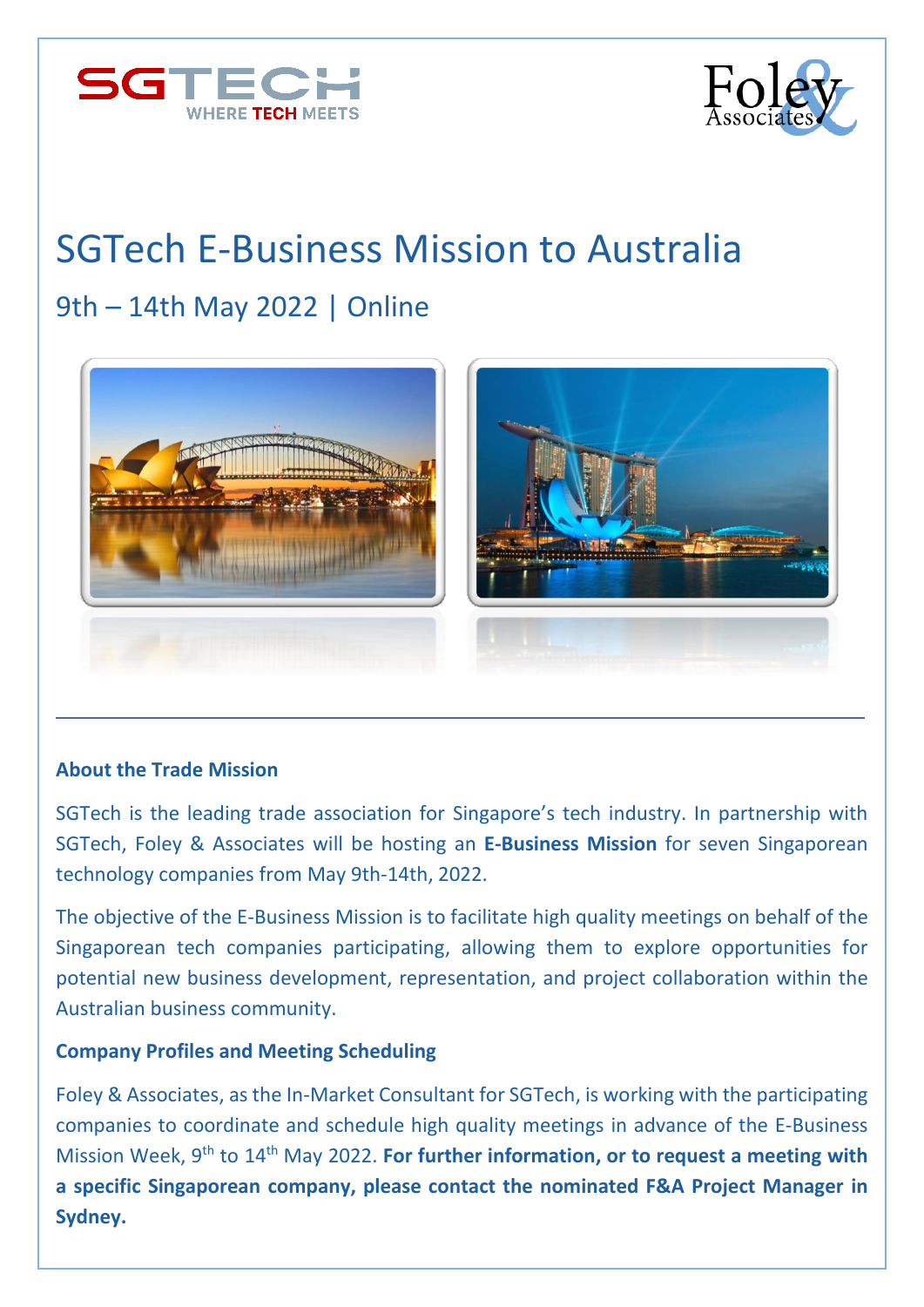### **Participants**



#### **[Accredify](https://accredify.io/)**



Accredify provides document and credential verification as a service and is generally integrated within larger digital identity projects and platforms. Accredify is currently working with primarily Singaporean public sector companies and government enterprises. The company is working with one existing end user here in Australia in this regard, 4Cyte [Pathology.](https://www.4cyte.com.au/) Areas of interest for the company are business document verification, licences and permit verification, regulatory integrations and credentialing for higher education and training.

**Mission:** Accredify is interested in meeting specifically with **systems integrators and consultants** working in the **digital identity, blockchain and cybersecurity verticals**, with an eye to develop in market partners as it expands in Australia.

Contact Jenny O'Sullivan or Alex Singhi

#### **[Hackuity](https://www.hackuity.io/)**



Hackuity provides a vulnerability management cockpit to cybersecurity teams at large scale enterprises and governments, so they can undertake effective risk-based vulnerability management. Hackuity enhances the vulnerability orchestration, automation and response capability of large-scale digitally enabled enterprises who are serious about qualifying and addressing cybersecurity threats.

**Mission:** Hackuity is looking to engage with business and delivery partners in the **MSSP, Systems Integration, Cybersecurity Consulting and Audit (Penetration Testing) Sectors**.

Contact Jenny O'Sullivan or Alex Singhi

#### **[Horangi](https://www.horangi.com/)**



Horangi develops and deploys managed detection capabilities for cybersecurity teams in multi and hybrid cloud environments. Horangi is a CREST-accredited advisory and assessment service provider and operates within recognized frameworks such as NIST and ISO 27001. Horangi Warden is an all-in-one solution to detect and fix security threats in real time.

**Mission:** Horangi is interested in meeting with cloud-native Fintech (also includes payments, digital banks, insurtech) and Crypto companies. ideal customer has been in business for at least 3 years and hold strategic partnerships with major banks and merchants based in Australia.

Contact Jenny O'Sullivan or Alex Singhi

#### **[InsiderS](https://insidersecurity.co/)ecurity**



InsiderSecurity is a Singaporean tech company specalising in automated user and entity behaviour analytics, activity monitoring and cloud security. Its product suite allows companies to identify internal threats before they result in serious data loss or compromise.

**Mission:** InsiderSecurity wishes to meet with **MSSPs and IT systems integrators**, as well as **cyber security resellers and distributors** as part of its plans to engage with the Australian market.

Contact Jenny O'Sullivan or Alex Singhi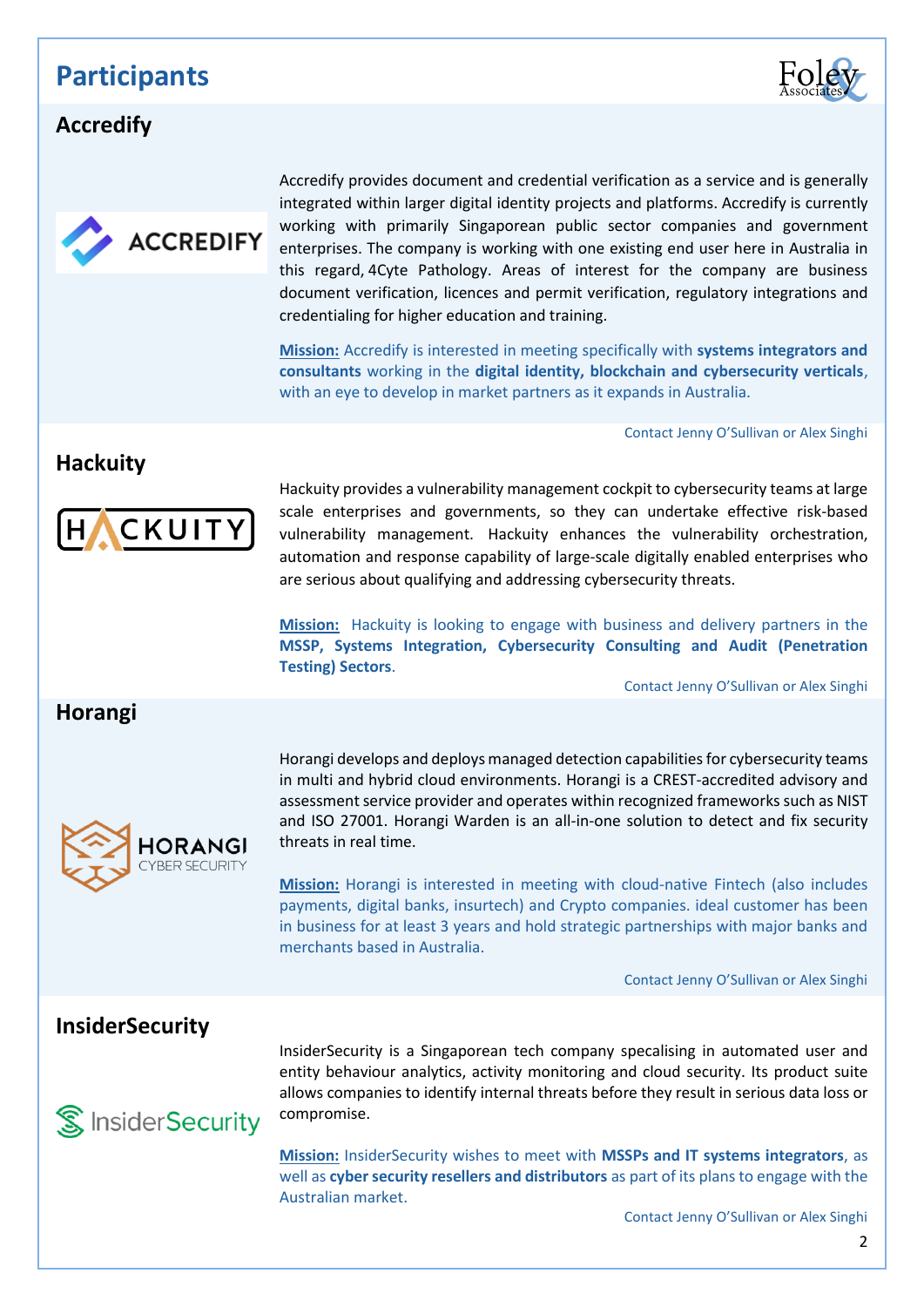#### **[MicroSec](https://www.usec.io/)**



MicroSec develops platforms to **detect and eliminate zero-day attacks** at the edge, focusing on Industrial IoT, OT devices and OT networks in large enterprises. MicroSec works with clients in smart manufacturing and supply chain, smart cities and connected living, critical infrastructure and IoT OEMs and ODMs.

**Mission:** MicroSec is seeking to engage **with IoT solution providers that have MSSP services, IoT OEMs and IoT systems integrators.**

Contact Chris Evans

#### **[V-Key](https://www.v-key.com/)**



V-Key deploys mobile app security that powers trusted digital services. V-Key's solution secures core technology, mobile banking and enterprise platforms. V-Key also provides a proprietary user authentication service. V-Key secures over 100 million devices and over 150 applications around the world.

**Mission:** V-Key is keen to meet with potential partners who have expertise is selling products and solutions for **identity verification, biometrics authentication, and multi-factor authentication.**

Contact Chris Evans

#### **[TreeBox Solutions](https://treeboxsolutions.com/)**



TreeBox Solutions develops secure communications suites for enterprises and government agencies globally. The company's product suite spans secure voice and messaging, secure broadcasting, secure in-app media capturing and attachments and encrypted video conference.

**Mission:** TreeBox would like to engage with **enterprise service partners** who are already providing complementary products such as **managed security services, secure virtual work environments, data servers and other digital infrastructure.**

Contact Jenny O'Sullivan or Alex Singhi